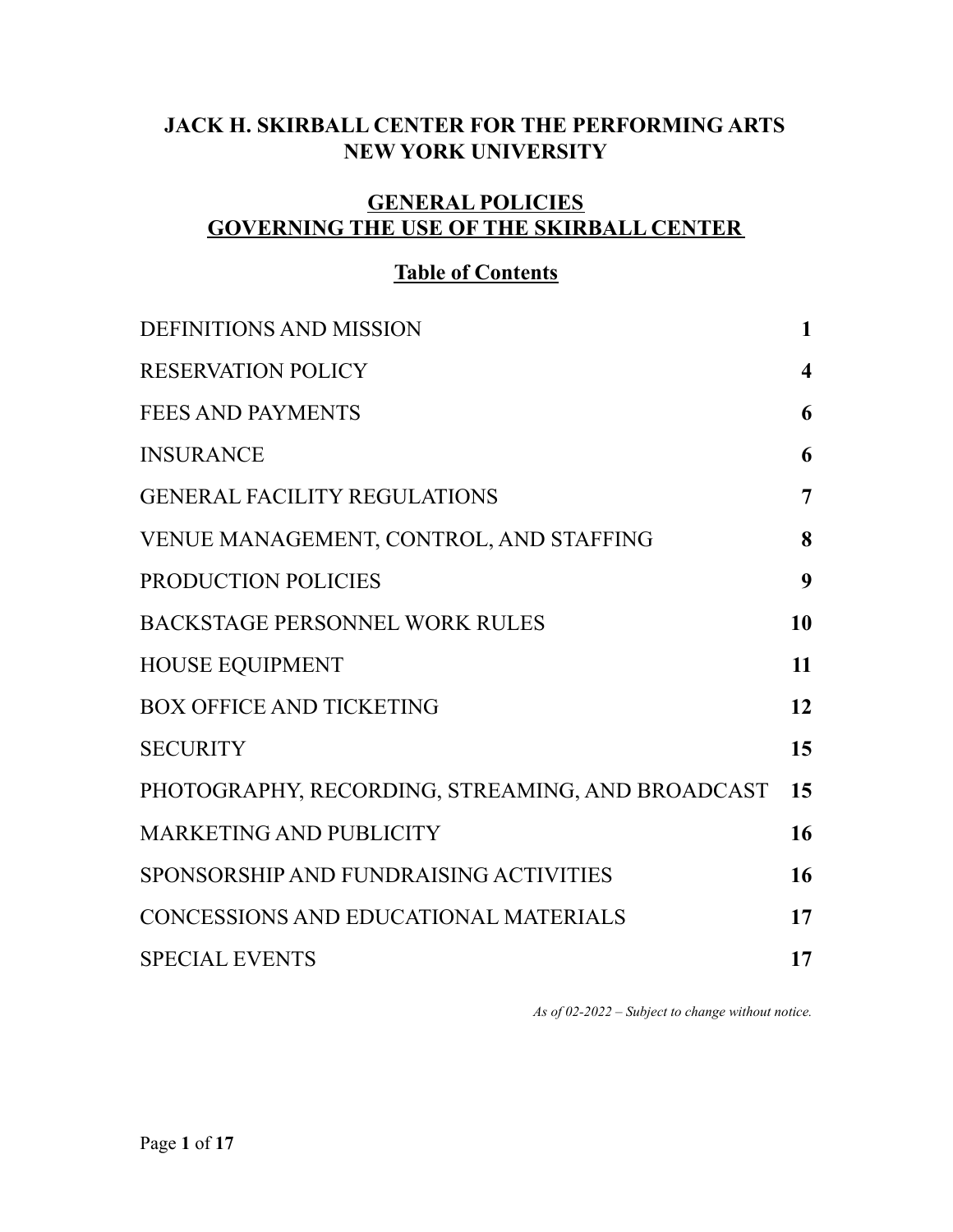## <span id="page-1-0"></span>**1.0 DEFINITIONS AND MISSION**

## **General.**

The staff of the Jack H. Skirball Center for the Performing Arts (the "Skirball Center" or the "Center") is responsible for the enforcement of these policies, which are made as part of the Application for Use (the "Application"), Estimate of Expenses (the "Estimate"), and License Agreement (the "Agreement"), and will be binding upon the User. Users acknowledge responsibility for the actions of all participants, artists, guests, and staff of the User, and must inform them of these General Policies prior to their entering the Center. The User must be present, or insure that an authorized representative is present in the Center at all times during the User's use of the Center.

## **Facility and Services.**

The Skirball Center is the 853-seat, proscenium theater at the base of New York University's ("NYU" or the "University") Kimmel Center for University Life (the "Building"). The Center includes the theater and its upper and lower lobbies, dressing rooms, the rehearsal room on the stage level, and the backstage production office. The Center facility is equipped with significant professional sound, lighting, and video projection systems. It provides a professional backstage and front-of-house crew, a professional Box Office operation, and, where applicable, limited marketing support. The Center does not provide producing, production management, or stage management services.

## **Mission.**

The mission of the Skirball Center is to be the premier venue for the presentation of educational, cultural, and artistic events for NYU and lower Manhattan. The programs of the Skirball Center reflect NYU's mission to be an international center of learning and culture, defined by excellence and innovation and is shaped by an intellectually rich and diverse environment. A vital aspect of this mission is to expose young adult audiences to new cultural and artistic experiences that help them develop a lifelong interest in live performance. All events in the facility must be consistent with this mission.

## **Facility Use.**

The Skirball Center is intended primarily as an educational and cultural resource for New York University. The facility is made available to other organizations for purposes that are consistent with, or enhance the mission of the University, and are in the interest of the community. The Center, in consultation with University administration, reserves the right to define and determine the appropriateness of a request to use the facility, as some proposed activities and events may be inconsistent with the educational mission of the University and the Center. Events are chosen based on educational and cultural value, not maximization of profitability. There are, however, substantial costs and fees associated with the use of the Center, which are the sole responsibility of the User, and are payable in advance.

## **University Organizations**.

University Organizations are defined as academic departments, administrative units, colleges, institutes, student groups, or other organizations that have an official, recognized affiliation with New York University. All University Organizations must provide a valid Chartfield number for payment of fees and expenses. The Estimate of Expenses and other necessary agreements must be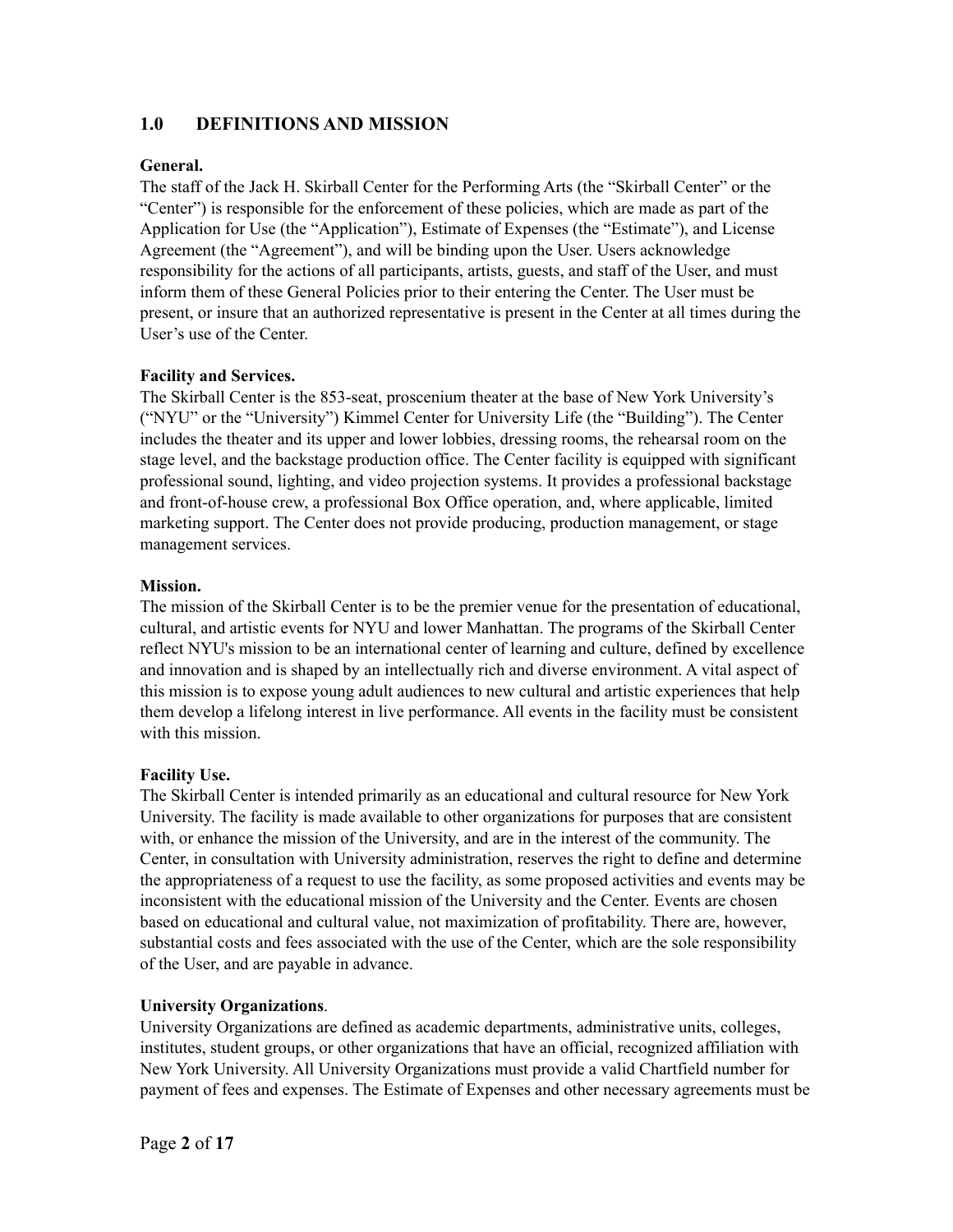signed by an individual authorized to commit resources and funds on behalf of the University Organization. Payment by personal or third party check for an event produced by a University Organization is not permitted. Events by a University Organization must be organized and produced by the University Organization and must be primarily for the benefit of the University community with a majority of expected participants from the University community.

## **NYU Affiliated Users.**

University Organizations may also book and sponsor events that are produced by a non-University Organization that is directly affiliated with such University Organization ("NYU Affiliated Users"). The Affiliated User and the nature of the event must be consistent with the educational and research mission of the University. The following requirements will apply specifically to events by NYU Affiliated Users:

- An Application must be submitted by the sponsoring University Organization.
- The sponsoring University Organization must be involved in the organization and production of the event and must receive substantial credit as a co-sponsor of the event on all publicity materials.
- If the event is not open to the public, the sponsoring University Organization must receive an allocation of free or student-priced tickets for the event.
- The sponsoring University Organization assumes all responsibility for expenses that are incurred by the NYU Affiliated Users, or any associated third party.
- The NYU Affiliated User must have liability insurance, in accordance with Section 4.0 of these Policies, which names the University as additionally insured.
- An Agreement must be signed by the NYU Affiliated User.
- Payment and applicable Box Office revenue will be handled directly between the Skirball Center and the NYU Affiliated User.

## **Other Organizations.**

All other organizations that do not fall under the definitions above are considered "off-campus organizations". Political and religious organizations, or activities that are not formally associated with NYU, must have sponsorship from a University Organization to receive consideration of their request to use the Center. The Skirball Center does not permit unsponsored religious or political events in the theater. In addition, the Skirball Center reviews sponsored political events to ensure that they comply with IRS regulations with respect to political campaign intervention and lobbying by tax-exempt organizations.

## **University Policies.**

All facilities at New York University are governed by the Guidelines for the Use of University Facilities, found [here](https://www.nyu.edu/about/policies-guidelines-compliance/policies-and-guidelines/guidelines-for-the-use-of-university-facilities.html), the policies of New York University, and the laws of New York City, New York State, and the Federal Government.

All Users agree to abide by the NYU Policy on Health Requirements Related to the COVID-19 Pandemic, found [here](https://www.nyu.edu/about/policies-guidelines-compliance/policies-and-guidelines/building-access-policy.html).

If the program or activity for which the NYU facility is being utilized involves the participation of minors (i.e., persons under the age of 18 who are not enrolled in or accepted for enrollment in a degree-granting program at NYU), then the User will comply with the NYU Protection of Minors Policy, found [here](https://www.nyu.edu/about/policies-guidelines-compliance/policies-and-guidelines/protection-of-minors-policy.html), and the User acknowledges they will not be granted access to any NYU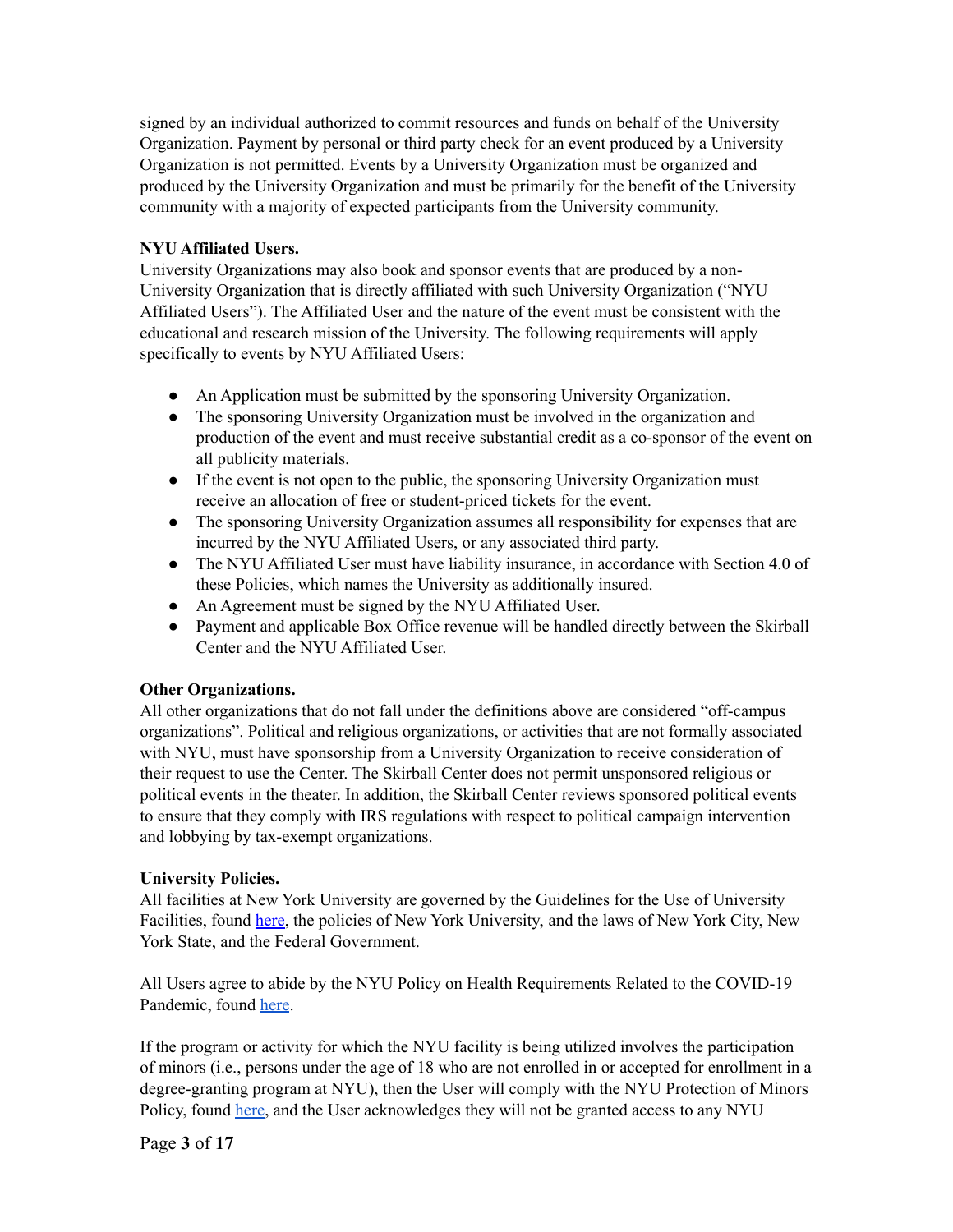facility until it has registered its program or activity with NYU's Office of Youth Programs Compliance and provided all required information and documentation as required by such policy. For any questions regarding the policy, please contact PeopleLink at askpeoplelink@nyu.edu or 212-992-LINK (5465).

## <span id="page-3-0"></span>**2.0 RESERVATION POLICY**

The Skirball Center operates on the University fiscal year ending August 31 and patterns its calendar on that basis. The Skirball Center management will accept applications in order to confirm bookings according to the following priority and schedule:

- Priority I New York University President's Office at all times
- Priority II Skirball Center Performance Partners up to 24 months in advance: Public performances with related events and activities which are the product of the Tisch School of the Arts, the Department of Music and Performing Arts Professions, the Program Board, or non-university co-presenting partners that provide significant cultural value and are approved by the Center and the University.
- Priority III Other University Organizations up to 18 months in advance: appropriate public or private performances and events by other university entities.
- Priority IV Off-Campus Organizations up to 12 months in advance.

For all events, the Executive Director of the Skirball Center, in collaboration with academic colleagues, evaluates possible programs to maximize the educational value of the programming in the Center. In all circumstances, the User is expected to cooperate with the Center in maximizing educational value. The Center may provide higher scheduling priority to longer engagements (*e.g.* one-week).

It is expected that all events will be booked a minimum of four (4) weeks in advance. The Skirball Center seeks to accommodate the largest number of clients while achieving its educational goals and financial obligations. Therefore, timely submission of an application cannot guarantee the applicant a commitment on the date requested. When requested dates are not available, the Center staff will use their best efforts to find an alternative date on which the applicant can achieve its programmatic goals in the Center.

## **Reservation Process.**

*Calendar Inquiry* - The best way to inquire about available dates is to submit a completed Application, which can be found [here](http://www.nyuskirball.org/page/produce/apply).

*Courtesy Hold -* The Center will hold a date as a courtesy for one (1) week. To retain this date, a completed Application must be submitted. If an Application has not been received within one (1) week of the date the hold was placed, the date will be released.

*Firm Hold -* A firm hold will be placed on applicable dates once an Application has been received and approved by the Executive Director of the Skirball Center. This hold will remain on the calendar while an Estimate is generated by the Operations Director. This typically takes place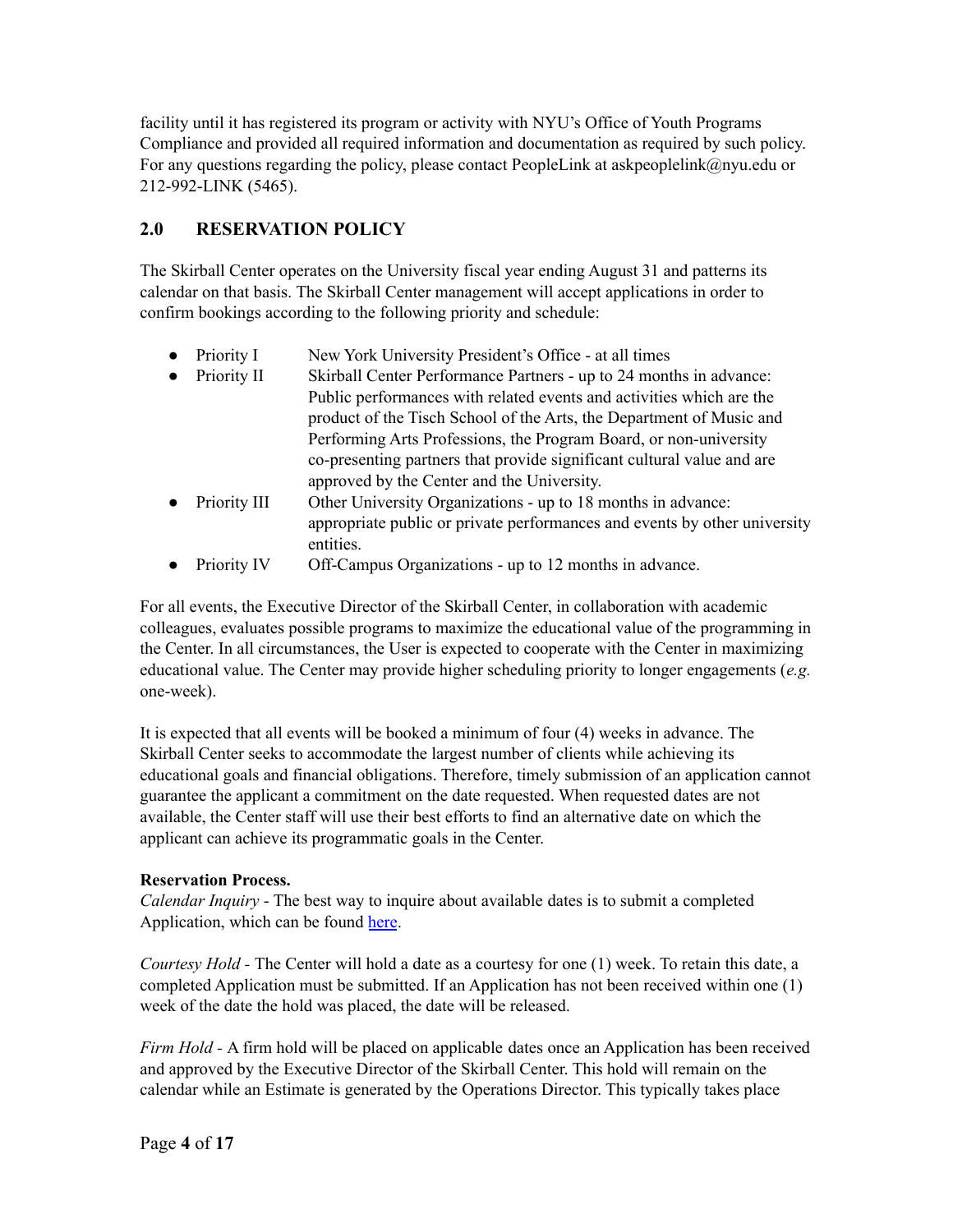within four (4) weeks of receipt.

*Estimate of Expenses* - Prior to the signing of the Agreement between the User and the Center, the Center will provide the User with an itemized Estimate associated with the User's occupancy and activity in the Center as described by the User. Calendar dates are not confirmed until the User returns a signed Estimate along with a deposit in the amount of 50% of the total Estimate (the "Initial Deposit"). This signed Estimate will be made a part of the agreement between the User and the Center. To confirm the reservation and secure the date, a signed Estimate and deposit must be returned to the Administrative Offices within five (5) business days from the date the Estimate was received by the User.

*License Agreement* - A fully executed Agreement must be signed by all off-campus organizations no less than sixty (60) days prior to the event date. At the time the agreement is signed, the User is required to submit proof of insurance, proof of non-profit status (if applicable), and an Event Information Form. The Agreement must be fully executed before ticket sales, promotion of an event, or occupancy of space. Any violation of the above may result in the cancellation of the event. No event will be held in the Skirball Center without an executed Agreement signed by both parties.

*Payment of Balance Due* - The balance of the Estimate (the "Final Deposit") is due no later than thirty (30) business days prior to load-in. The Center has the right to refuse access if terms of payment have not been met.

*Challenges* - Until the Center has received the User's signed estimate and initial deposit, a second party can challenge any holds on dates. Should a second party challenge by requesting a hold and demonstrating intent to sign an Estimate and pay a deposit, the organization with the hold will be notified in writing and will then have five (5) business days to return a signed Estimate and deposit. If the signed Estimate and deposit are not received by the Center by 5:00 PM on the fifth business day, the challenged dates will be released to the challenging party. It is the Center's policy not to comment on the nature of a conflicting request.

*Cancellation Policy* – The Skirball Center's cancellation policy is as follows:

- If the User cancels the event *more than sixty (60) days* prior to the event, the Center may refund to the User 75% of the Initial Deposit paid.
- If the User cancels the event *less than sixty (60) days but thirty (30) or more days* prior to the event, the Center may refund to the User 50% of the Initial Deposit, and shall refund to the User any Final Deposit paid.
- If the User cancels the event *less than thirty (30) days* prior to the event the Center may retain the Initial Deposit and the Final Deposit and may invoice the User for any out-ofpocket expenses already expended by the Center in preparation for the event.
- If both the Initial Deposit and the Final Deposit have not been paid by the date that is thirty (30) days prior to load-in, the Center may cancel the event and terminate the Agreement, in which case the Center may retain all amounts paid by the User and the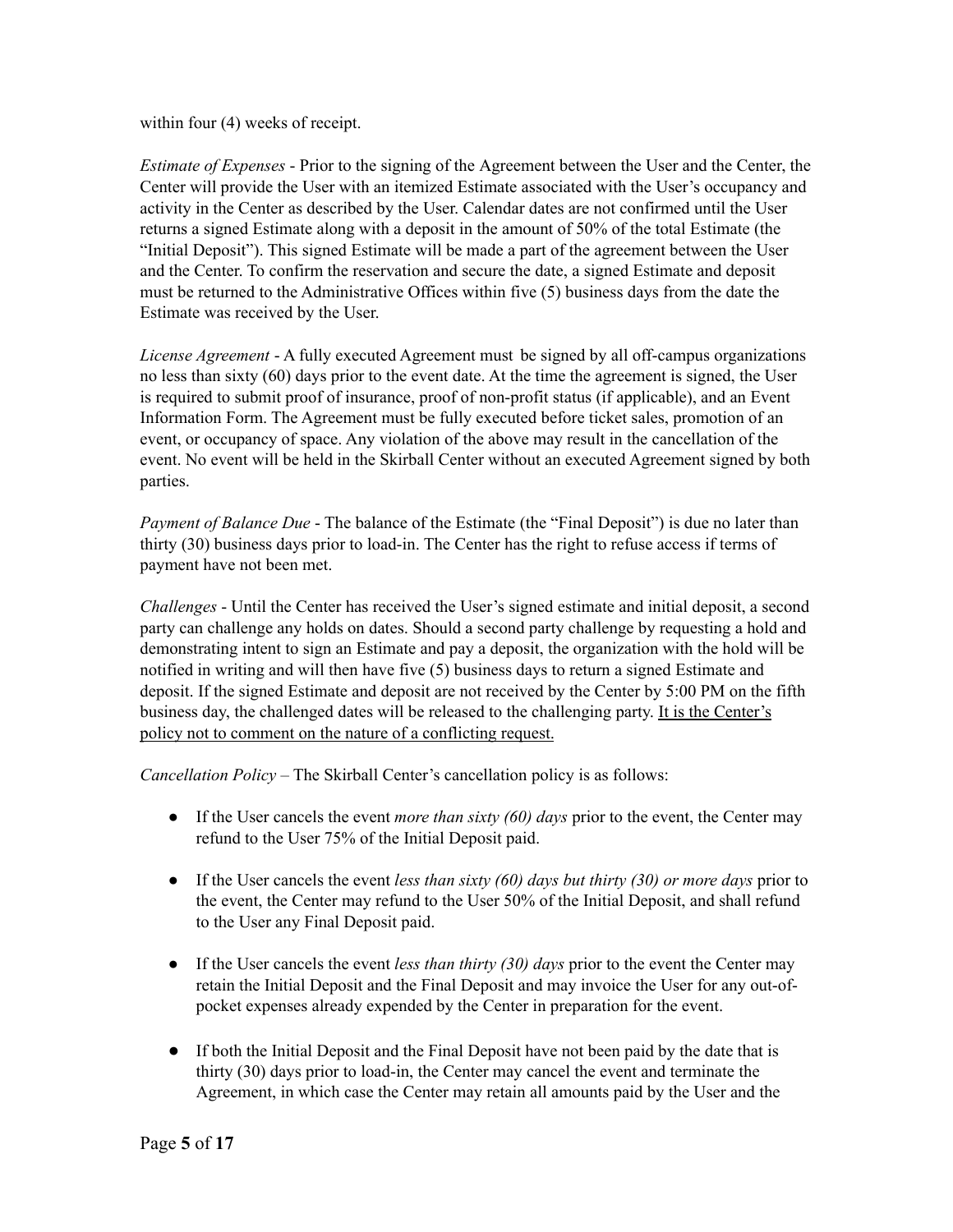Center may invoice the User for the unpaid balance plus any out-of-pocket expenses already expended by the Center in preparation for the event.

## <span id="page-5-0"></span>**3.0 FEES AND PAYMENTS**

Fees for the use of the facility, services, labor, equipment rental, and other fees shall be determined based on the Center rates currently in effect. The User is solely responsible for all expenses related to their event. In no case shall the Center be responsible for expenses related to a User's event.

Off-campus organizations and NYU-Affiliated Users agree to pay applicable fees by check or money order made payable to "New York University, Skirball Center for the Performing Arts" or by an accepted credit card. Users receive a discount for payment by certified check or money order. Payment by credit card will incur a 10% transaction processing fee. The form can be found [here.](https://venue-rental.skirball.nyu.edu/#/)

University Organizations must provide a valid University Chartfield number for the purpose of billing expenses related to their event. The University Organization agrees in advance to all expenses incurred for their event, either by the organization or by a third party associated with the Organization. The Application and Signed Estimate, which includes the University Organization's university account codes and authorizes payment to Center, serves as the Agreement between the University Organization and the Center.

If actual direct expenses related to the User's use of the Center are less than estimated and paid, the Center will reimburse the User the excess amount within sixty (60) days following the event.

Any expenses which exceed the amount estimated and paid shall be paid to NYU by certified check no later than thirty (30) days after the event, or will be deducted from the User's net Box Office receipts as a part of its reconciliation of Box Office receipts (if applicable).

## <span id="page-5-1"></span>**4.0 INSURANCE**

Prior to any use of the Center by an off-campus organization, either for rehearsal, performance or any other use, and throughout the period of such organization's use of the Center, the off-campus organization will, at its own expense, procure and maintain the following insurance coverage in a form and with a carrier or carriers satisfactory to NYU's Director of Insurance:

- Workers' Compensation insurance as required by New York State laws, or as required by any other applicable law or laws covering all of the User's employees engaged in work at the Skirball Center. Such Workers' Compensation insurance shall include Employer's Liability coverage with a minimum limit of \$500,000 per occurrence for all employees not otherwise directly subject to any Workers' Compensation laws.
- Commercial General Liability insurance and excess/umbrella insurance, if necessary, including at least the following coverage with a combined limit of not less than \$2 million for each occurrence and \$4 million in the annual aggregate: third party liability insurance covering bodily injury and property damage, personal injury including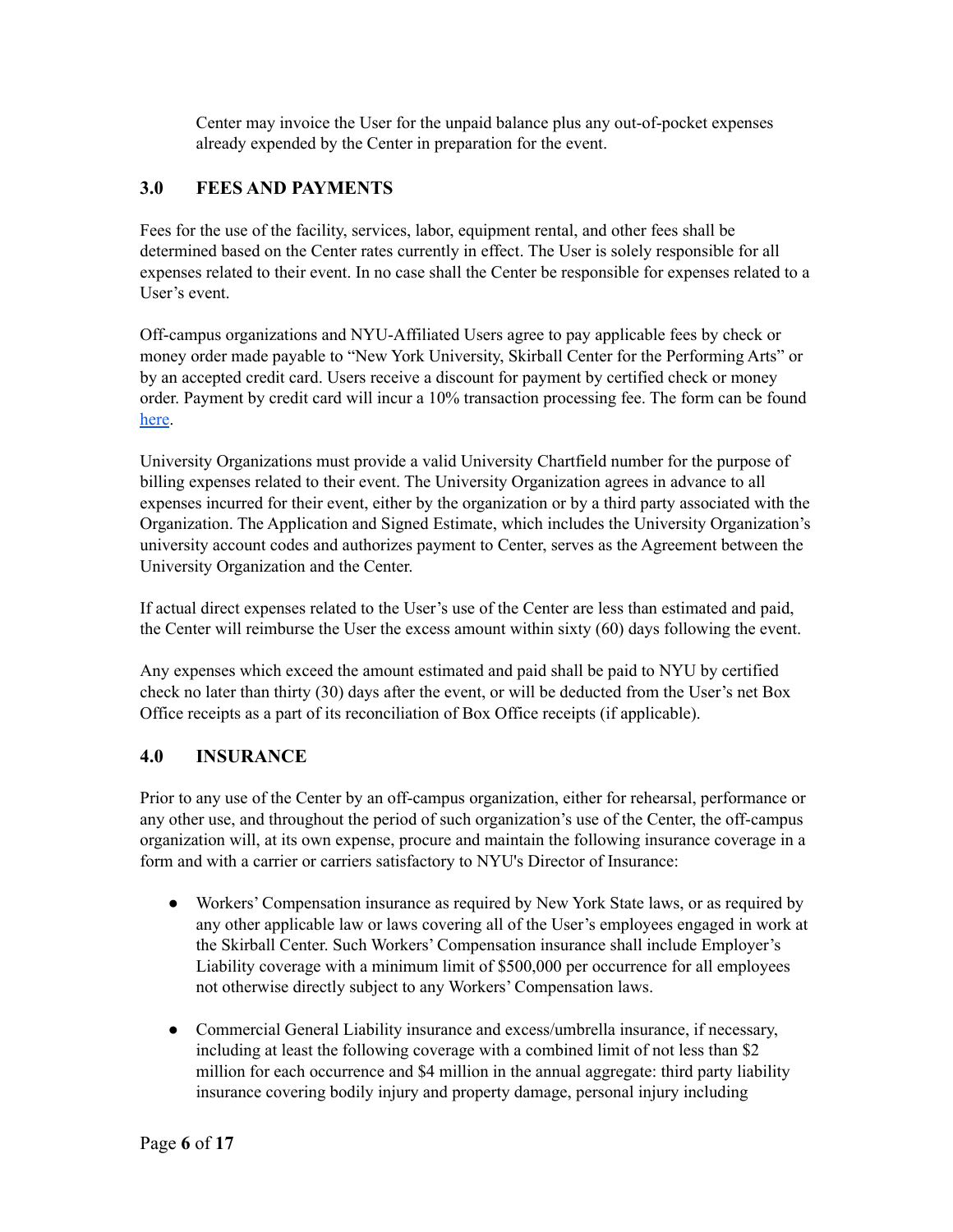emotional trauma, and contractual liability for all the liability the User assumes under the Agreement, and fire legal liability insurance with a liability limit of not less than \$100,000 per occurrence.

● If automobiles are being used in connection with the event, automobile liability insurance with a combined personal injury (including death) and property damage limit of at least \$2,000,000 per occurrence for all owned, non-owned, leased, and hired vehicles in the User's use at, or in connection with, the User's use of the Skirball Center, or the Building, or of any adjacent, or contiguous, property.

The Commercial General Liability insurance shall name New York University, its trustees, officers, employees, and agents as an additional insured, pursuant to the terms of the contract, as their interest may appear. A Certificate or Certificates of Insurance evidencing procurement of the foregoing insurance shall be delivered to the Skirball Center within thirty (30) business days of the event. Such certificate(s) shall state the effective date and the date of expiration of the User's policies.

## <span id="page-6-0"></span>**5.0 GENERAL FACILITY REGULATIONS**

- Smoking is prohibited in all areas of the Building.
- Food and beverages are strictly prohibited in seating and performance areas. Beverages purchased at the Skirball Center's Concession Stand that come in a cup with a covered lid are permitted. Alcoholic beverages are not permitted onstage, backstage, or in dressing rooms.
- Controlled substances are not permitted anywhere in the Center.
- Animals are prohibited in all areas, except service dogs, and as required on stage for events. The ADA defines a service animal as any guide dog, signal dog, or another animal individually trained to provide assistance to an individual with a disability.
- Fire and safety regulations shall be in accordance with the University, City, and State codes, and shall be enforced by the Operations Director.
- Open flame, fireworks, flash pots, or other pyrotechnic devices are strictly prohibited. Any requests to use airborne effects (fog, smoke, snow, confetti, etc.) must be made in writing at least two  $(2)$  weeks in advance.
- Two wire electrical devices, except where internally grounded and insulated, are prohibited.
- The User shall not erect or operate within the Building any engine or machinery powered electrically, manually, or by air or steam, except on stage in approved commercial theatrical devices. No oil- burning fluids, kerosene, solvents, gasoline, or other highly volatile fluids shall be used for any purpose.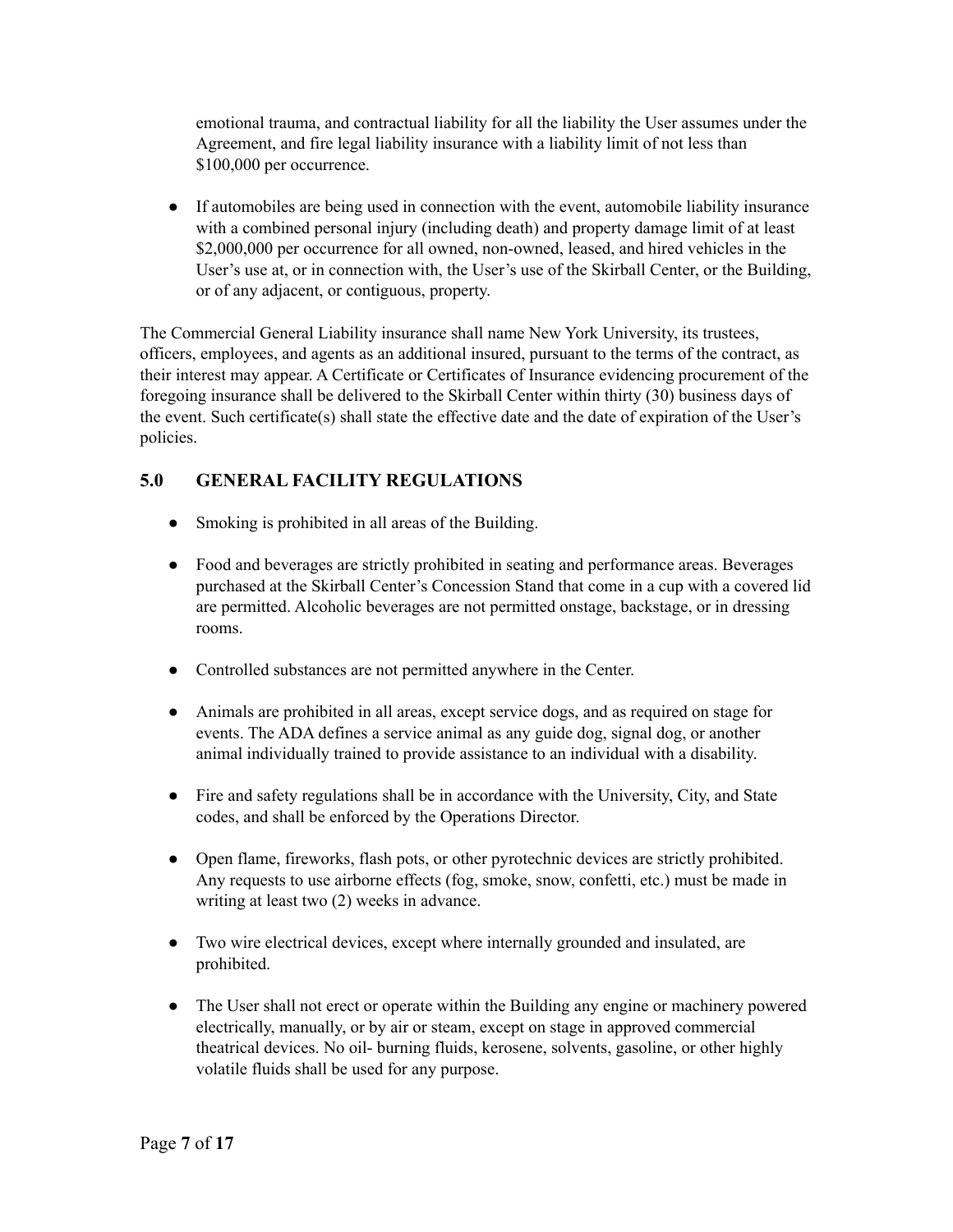- Materials or equipment containing asbestos are prohibited.
- No sign or banner may be affixed to any surface without prior approval.

## <span id="page-7-0"></span>**6.0 VENUE MANAGEMENT, CONTROL, AND STAFFING**

The Skirball Center Staff is responsible for the operation, safety, and security of the Center and the public, and shall manage the facility accordingly at all times. All aspects of the operation and management of the facility, including start times, theater temperature and ventilation, sound control levels, security, fire safety procedures, and other event management related aspects shall be at the discretion of the Operations Director.

## **Non-Exclusivity.**

The Center will make reasonable efforts to schedule the theater so that the User will have sole use of the facility when it is in occupancy. In certain cases, the User will not always have this opportunity during the entire occupancy period. The Center has the right to schedule other organizations and events in the theater when the User is not scheduled to be in the space, so long as this does not interfere with the User's ability to present its event in accordance with the schedule as agreed to in advance by the User and the Center. The scheduling of additional events in the Center during the unused portion of the User's period of occupancy will not result in a reduction of use fees. It is understood that there may be other activities happening throughout the Building simultaneously with the licensed use.

## **Staffing.**

All Users are obligated to use the Center's technical and front of house personnel, billed hourly and at the expense of the User. The Center shall determine the appropriate labor needs for each event based upon the User's event requirements. At the discretion of the Center, outside labor under the employ of the User may be used for technical crew and house staff, but all activities and work shall be under the direction and control of the Operations Director or designated representative of the Center at all times. The Operations Director will have the right to approve or reject any personnel proposed by the User for any reason. As a guide, the usual technical crew for all events will include:

- 1 Lighting Technician
- 1 Audio Technician
- 1 Stage Technician (A2, Stage Hand)
- 1 Stage Technician/Fire Guard
- 1 Technician (Video, Spotlight, etc.)

At no time will there be less than four Technicians assigned to an event. Please note that only the simplest of events (lectures, meetings, classes, etc.) are able to operate with minimal crew. These technicians will open the facility, provide requested equipment and support, and close the facility. Additional stagehands will be contracted by the Center based on the activity to take place on the stage, and/or the number of performers on any given event. In the event that the Center's follow-spots are used, the Center will supply the operator(s). It is typical for additional personnel to be contracted by the Center for load in and load out.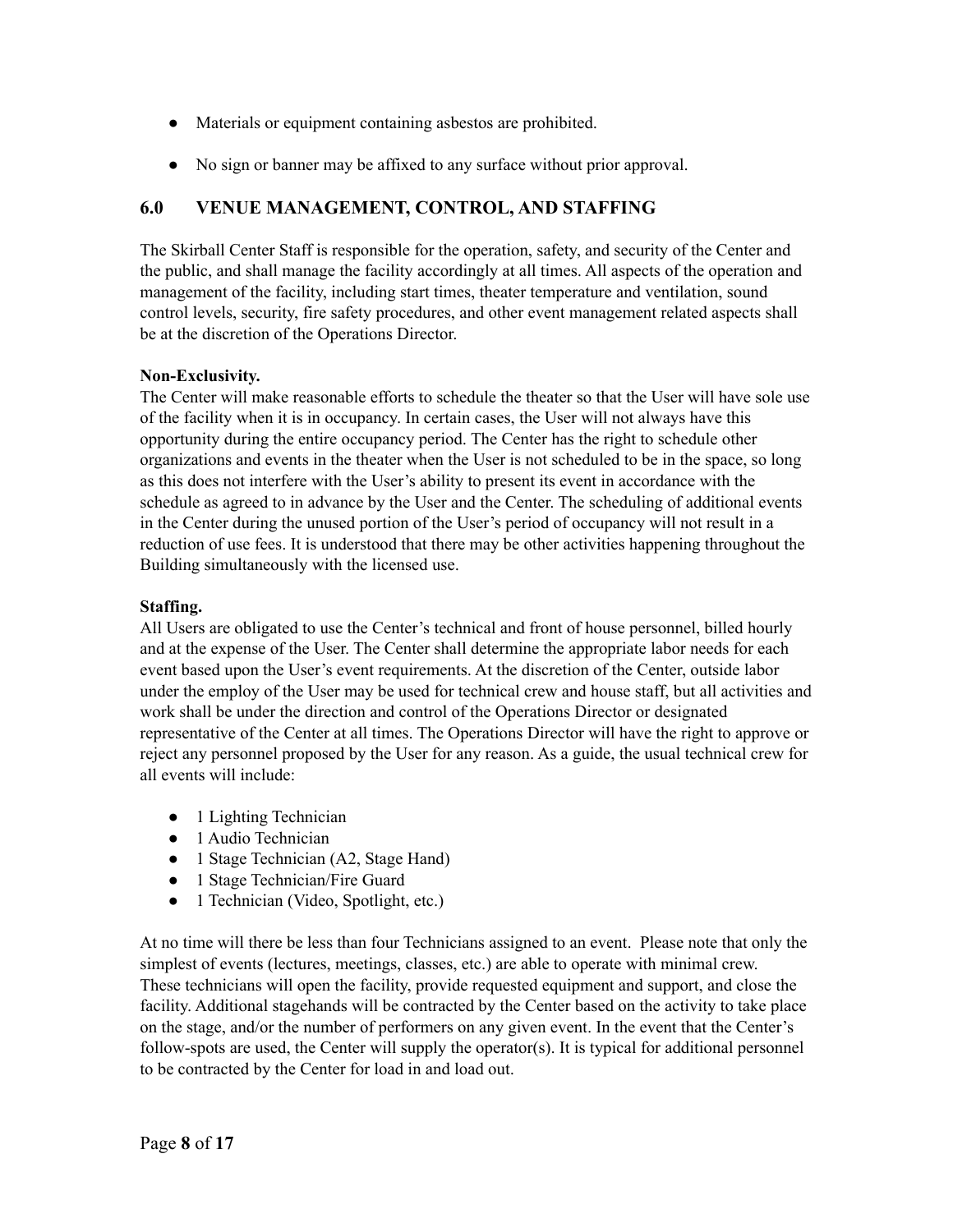#### **Ushers.**

In accordance with fire safety regulations, a minimum of eleven (11) Skirball Center ushers and house staff are required for all reserved seat ticketed events. For private, general admission events, the Center may reduce this number, at its sole discretion, and in accordance with fire safety regulations.

#### **User Personnel.**

The User shall provide the Center with a list of all personnel (and their functions) who will need access to the Center no later than 24 hours prior to load-in. A designated representative of the User must remain in the Center until load-out has been completed. At no time will the User or any third party representative or staff be permitted to handle or use in any way the Center's equipment without the permission of the Operations Director or designated representative of the Center.

Persons not directly related to the production are not allowed in the control, observation, or projection booths, or backstage during rehearsals or performances except with prior permission from the Center and valid ID.

#### **Union Affiliation.**

Center technicians are represented by Local 3882, New York State United Teachers, AFT, AFL-CIO. The User's obligations to members of any other union will not invalidate its obligations to hire and compensate the Center's Local 3882 technical department crew heads.

## <span id="page-8-0"></span>**7.0 PRODUCTION POLICIES**

## **Technical Requirements Deadline.**

The User must provide the Center with the complete technical requirements for the User's event, including lighting and sound requirements and stage plots, no later than four (4) weeks prior to the event. Failing to alert the Center to special effects that make use of, or produce fire, smoke, ice, water, synthetic snow, confetti, or balloons will be considered breach of contract and may put the User's event in jeopardy as well as incur fines.

## **Length of Day.**

The payment of the applicable use fee entitles the User to active occupancy of the space with a crew for up to 12 hours in a single 24-hour period. The User may request additional hours of activity in the space by making a request to the Operations Director and paying an additional fee for every additional hour.

#### **Production Manager.**

All events must be facilitated and supervised by a professional production manager who is approved by the Operations Director but arranged for, and compensated by, the User. The User's Production Manager, or their designee, shall be in communication with venue technicians throughout the event or performance, coordinating the timing and execution of all lighting, sound, video, and other staging moves or effects. No event will be permitted without a Production Manager.

#### **Deliveries.**

No deliveries can be accepted on behalf of the User outside of contracted access times. All items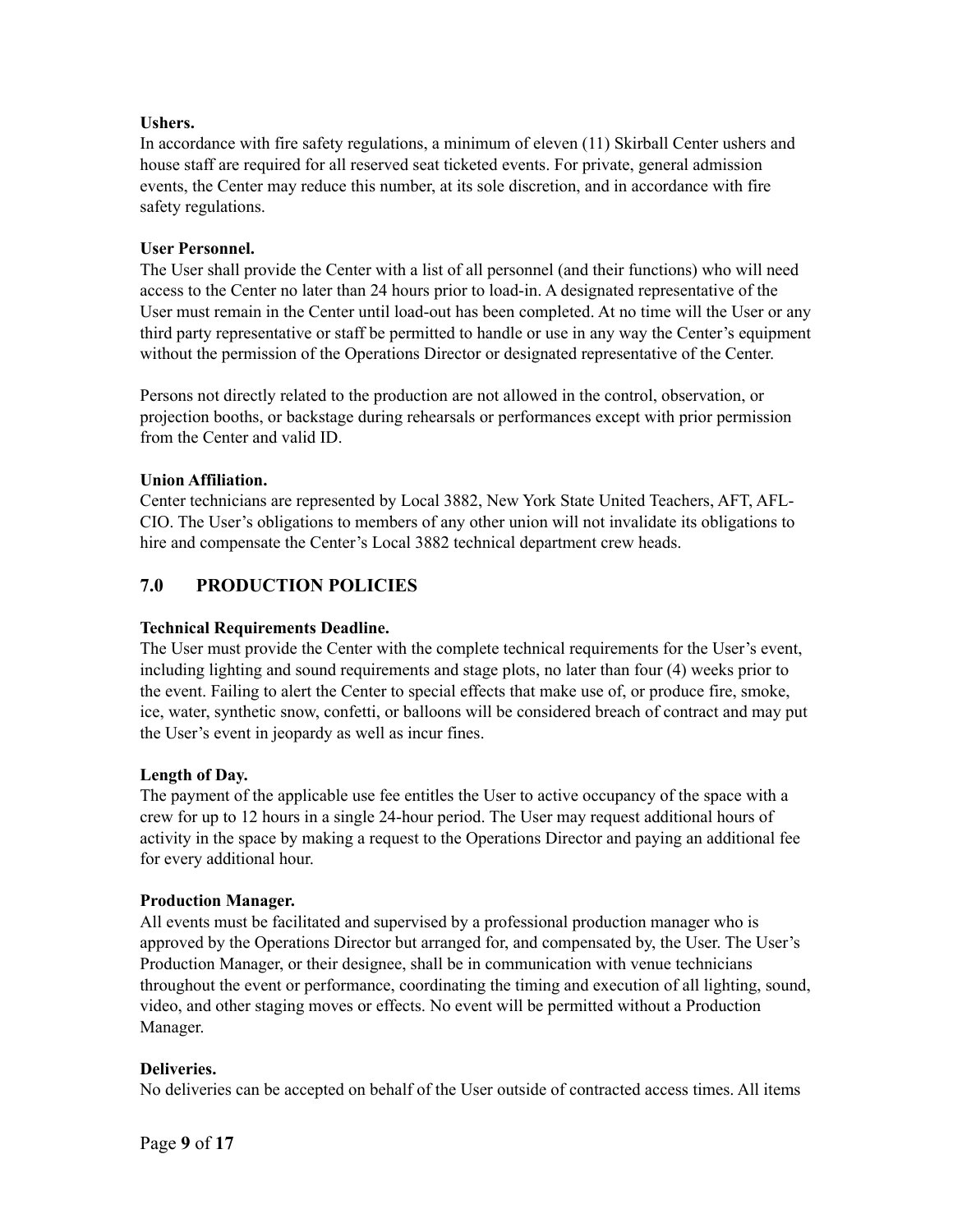brought into the Center must be removed by the User no later than the end of the contracted access time.

#### **Scenery.**

All items, including scenery, drops, and rigging brought into the theater must be accompanied by the User's detailed plans to support, secure, or hang such items. The Center will not permit any installations that it deems unsafe. Drilling, stapling, and nailing into the floor or walls of the theater are all strictly prohibited, as is the use of tape or adhesive likely to leave a residue or pull up paint.

## **Flameproofing.**

No scenery, drops, properties, decorations, or other combustible effects shall be permitted into the Center, unless they are made from a nonflammable material or treated with an effective fire-retardant solution and maintained in a nonflammable condition in accordance with the New York City Fire Code. The User is required to provide the Center with a certificate stating the non flammable treatment of each item mentioned above. The certificate must include: a) Name, Certificate of Fitness Number, and Expiration Date of person who performed flame-retardant treatment/testing; b) Date of treatment and/or testing; c) Name of manufacturer of flame-retardant chemical or inherently flame retardant drape; d) Description of material(s) treated; e) Period of flame resistance effectiveness.

## **Site Visits.**

Once an event is confirmed, the User may contact the Operations Director to schedule a technical scout/site visit. During this visit the User will have the opportunity to meet with a technical and/or a front-of-house representative, depending on the needs of the event. Site visits can only be scheduled during normal business hours, and there is no guarantee that the theater will not be in use by another User for another event at the time of the site visit. The User is entitled to one walk through/site visit/scout per confirmed event. Additional visits may only be requested due to extremely complex installations or at the request of Skirball Center personnel. Additional fees will apply per additional site visits outside of the scope outlined above.

While general inquiries are always welcome, no detailed planning sessions may be scheduled prior to the User's event being confirmed.

## <span id="page-9-0"></span>**8.0 BACKSTAGE PERSONNEL WORK RULES**

## **Responsibilities.**

Technicians work in the Skirball Center and its associated spaces only, and shall not be asked to run errands that will take them outside of the Skirball Center. The Center's technicians are on call to maintain and protect the space, as well as to assist the User with their event. The crew's call begins a minimum of one hour before the User's personnel arrive and continues for a minimum of one-half hour after the event duties are finished. They are required to stay until all audience members and performers have left and the theater and its equipment have been restored to its standard plot and state. The set-up, clean-up, and lock-up time will be included in the User's labor bill.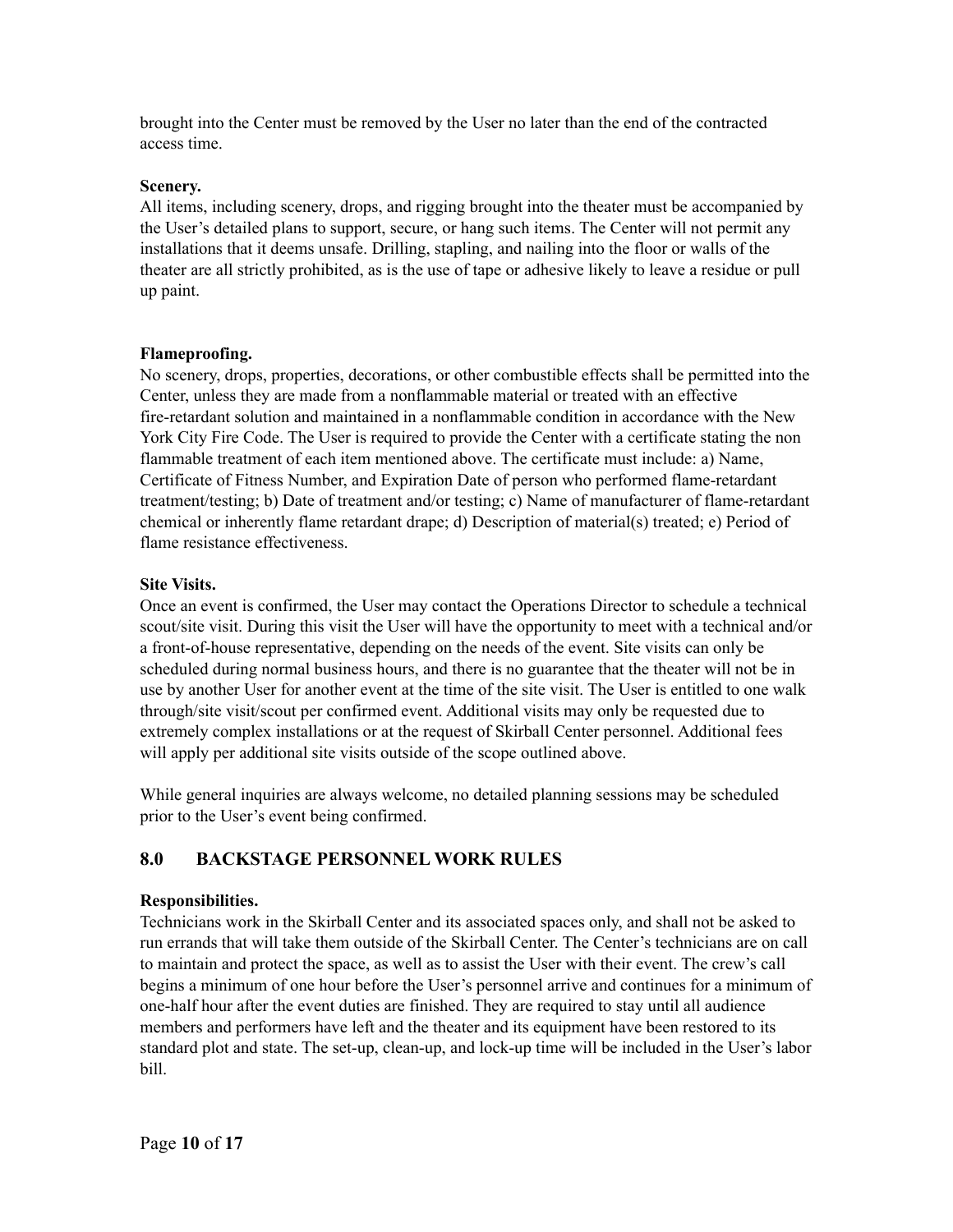#### **Overtime.**

Crew members receive 1.5 times the base rate after working ten (10) hours in a single day, or forty (40) hours in a week, as well as for each hour worked between 12:00 AM and 8:00 AM.

#### **Meal Break**.

After five (5) consecutive hours of work, all crew members must receive a one (1) hour meal break. In the event that it becomes necessary for a crew member to work longer than five hours without a meal-break, assuming they agree to do so, they will be compensated with an extra hour of salary at the prevailing rate, and will be given a 30 minute meal-break commencing no later than the start of the sixth consecutive hour of work. This extra hour will be added to the crew member's total hours worked for the applicable period and may be billed at the overtime rate if applicable.

Additionally, all crew members must receive a fifteen (15) minute break halfway through each call (e.g. if working 9am - 1pm, meal break 1pm - 2pm, and working 2pm - 6pm, fifteen minute breaks would be at 11am and 4pm).

#### **Additional Calls**.

The Center's crew may not be able to continue to work past the originally scheduled call time. In the event that it is necessary to add time to a call, or increase the number of crew members at the last minute, please be aware that this will only be possible if: a) the Center is made aware of the request in advance; b) the space is available, and c) the crew is available.

The Center cannot guarantee that it will be able to provide the User with additional crew members, unless the request is made at least five (5) business days in advance of the call.

If additional crew work time becomes necessary, and the crew and space are available for this time, the Center will not refuse reasonable requests for additional time. However, there must be a producer, or producer's representative, on site who has the power to guarantee, in writing (through a Labor Adjustment Authorization Form), payment for additional crew hours. Crew hours requested after the execution of the Agreement will be added to the crew member's total hours worked for the applicable period and may be billed at the overtime rate if applicable.

#### **Inconvenience Pay.**

If an additional crew call is scheduled with less than twelve (12) hours' notice, or with less than an eight (8) hour break between calls, then crew members will receive 1.5 times the salary listed on the rate card for their work on the additional call.

## <span id="page-10-0"></span>**9.0 HOUSE EQUIPMENT**

## **Lighting.**

The Center makes available a fully focused and colored repertory light plot to all incoming companies. More information can be found [here](https://nyuskirball.org/about/technical-specifications/).

## **Sound.**

The Center makes available professional sound reinforcement equipment to all incoming companies. More information can be found [here](https://nyuskirball.org/about/technical-specifications/).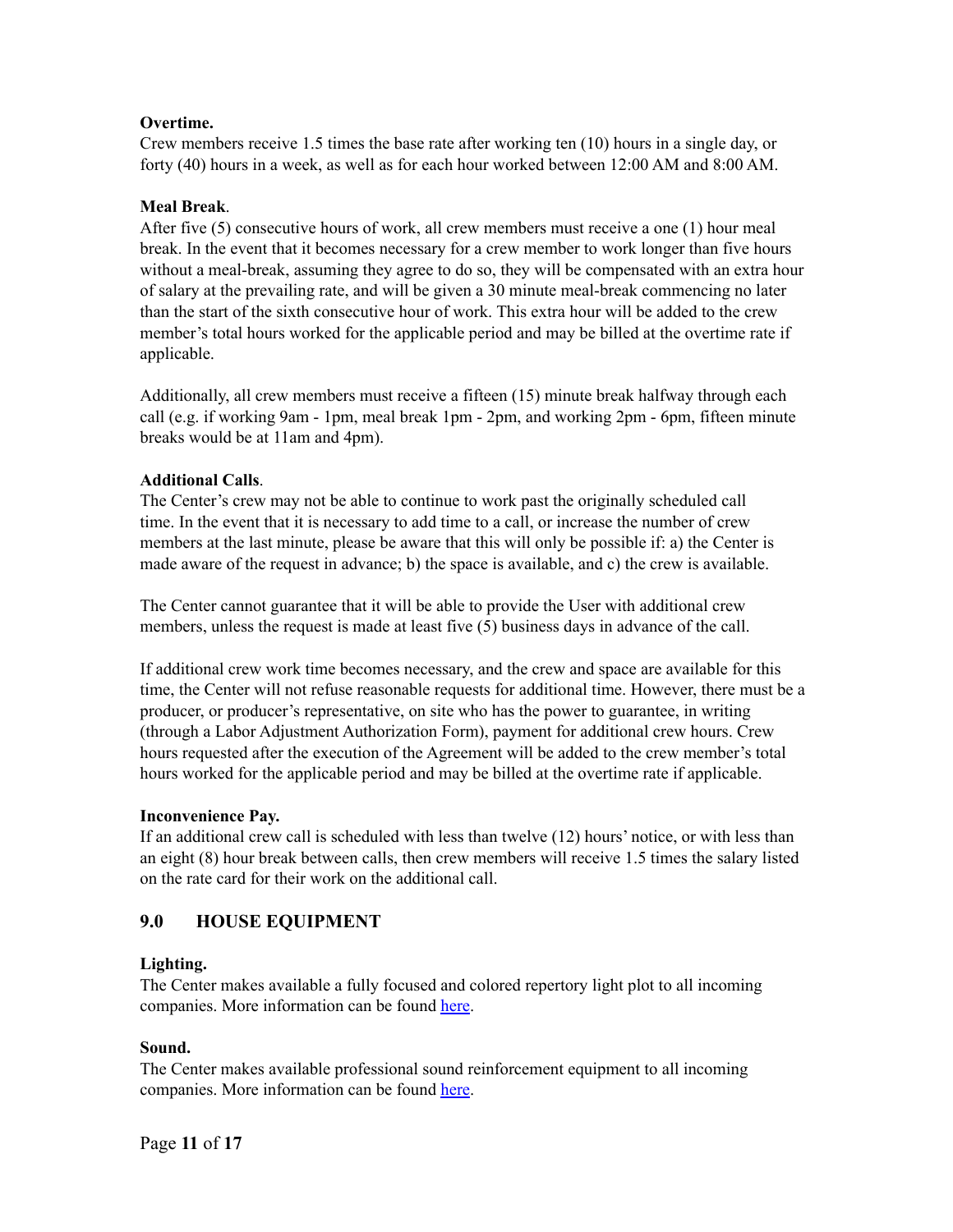#### **Perishables and Equipment Rental.**

While all sound and lighting equipment in our inventory is available as part of the use fee, additional charges will apply for tape, specific gel colors, and other perishable items. Users should inquire with the Production Manager regarding the availability and cost of these items.

The Agreement may also specify the rental of additional equipment not owned by the Center. If the Center makes arrangements to rent additional equipment, the User agrees to assume the expense of such equipment rental and delivery plus 20% of the total of rental and delivery cost.

Alternatively, the User may arrange for the rental of such equipment; however, the User shall be responsible for the cost, delivery, pickup, and payment of such equipment. The Center does not make any guarantee with respect to the quality and function of such additional equipment it rents on behalf of the User.

## <span id="page-11-0"></span>**10.0 BOX OFFICE AND TICKETING**

Tickets are required for all events. The Skirball Center's University Box Office will manage the ticketing for all events. No person, regardless of age, will be admitted to an event in the Center without a ticket. Ticketing is required as a means to control audience access and to manage venue capacity.

Tessitura is the ticketing software used by the University Box Office. Spectrum Ticketing handles telephone single ticket sales for Skirball Center events and performances. The User shall not enter into an agreement with any ticket agency or Box Office with regard to an event at the Center, nor may the User print tickets or otherwise create and sell their own tickets. Notwithstanding the foregoing, the User may enter into an agreement with a discount ticket agency, provided that the User has obtained prior, written permission of the Center.

Under no circumstances should EventBrite be used to register attendees for events at the Center.

Under no circumstances will the Box Office manage a waitlist for sold out events.

Information for ticket printing must be provided to the Center via the Event [Marketing](https://nyuskirball.org/about/rent/event-marketing-ticketing-information-form/) and Ticketing [Information](https://nyuskirball.org/about/rent/event-marketing-ticketing-information-form/) Form (the "EIF") at least ten (10) business days prior to the event going on sale. In the event that the User is an off-campus organization, no tickets will be printed or made available for sale until the User has signed an Agreement with the Center, delivered an initial deposit, and fully completed the EIF. In the event that the User is a University Organization, the User must sign and return the Estimate authorizing transfer of the User's funds via Chartfield and submit a completed EIF before tickets may go on sale.

Additionally, prior to the event going on sale, it is the Users responsibility to confirm and communicate to the Operations Director and Box Office Manager all seating locations to be held off sale (e.g. for Production Seats, Cameras, Sightlines, or any other purposes).

## **Ticketing Services.**

Standard ticketing services include set-up of event(s) for online, phone, and walk-up sales

Page **12** of **17**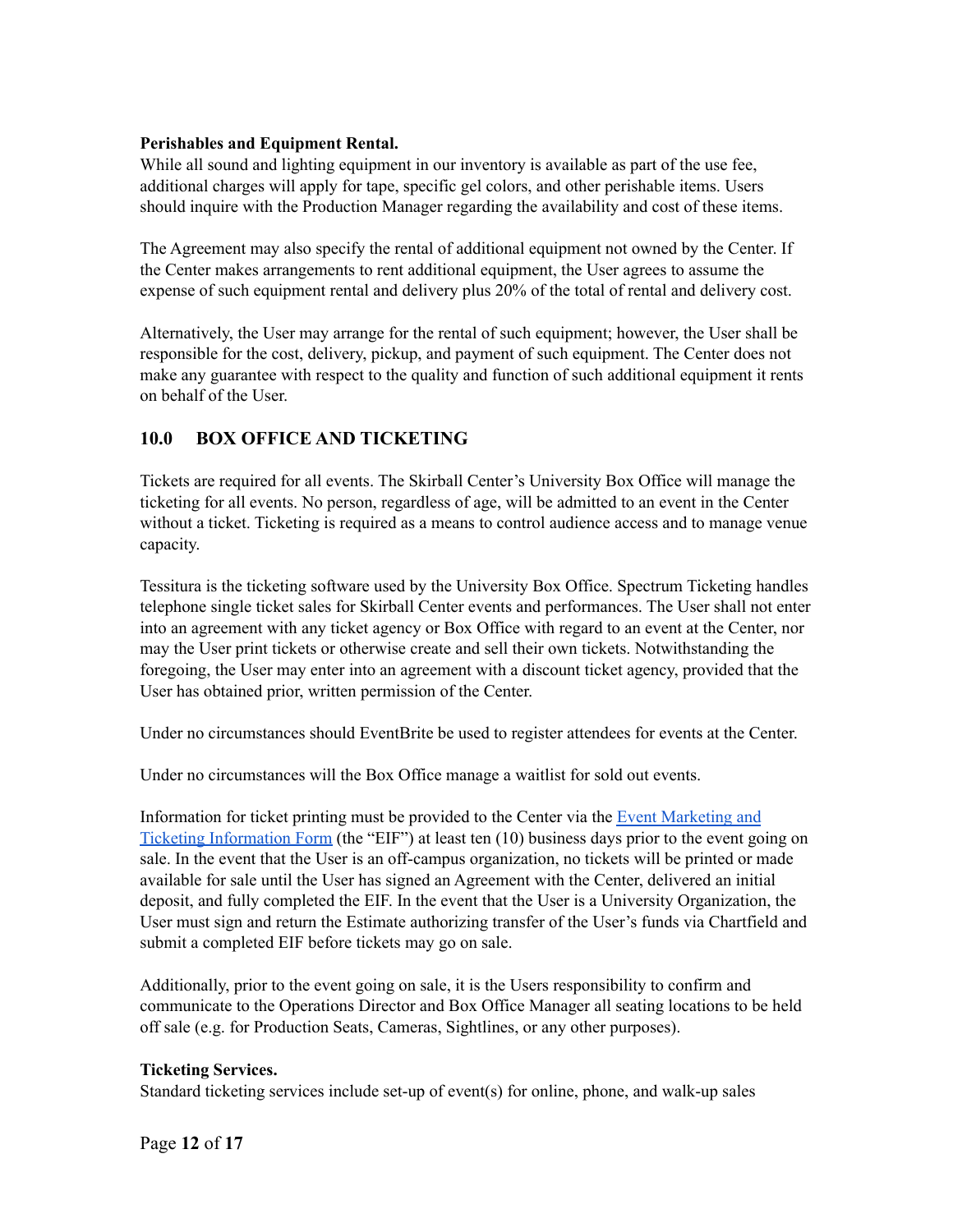including set up of up to five (5) public ticket prices, up to five (5) discount codes (excluding required discounts), placement of holds for comp and consignment tickets, and seat kills. Standard services include set-up of one (1) automated ticket sales report sent out to up to five (5) email addresses on a daily or weekly basis and two (2) patron reports – one before the event and one after.

No hard tickets may be taken off site for sale or distribution.

Expanded and Premium Ticketing Services beyond the parameters listed above are available. Please contact the Box Office Manager for more information regarding these services and their associated costs.

#### **Free Events.**

Tickets are required for free events and ticketing and the collection of RSVP's will be managed by the University Box Office. The Box Office will collect no more than 1,200 RSVPS for free events. RSVPing does not guarantee an audience member a ticket. The free tickets will be distributed starting two (2) hours prior to the event on a first come, first served, basis. This information must be clearly communicated in any advertising of the event by the User. The Box Office is not able to track specific individual's attendance. However, the Box Office is able to share the names of those who RSVP'd to the event. There is a limit of up to two (2) tickets per RSVP.

## **Ticket Text.**

The User will supply the Box Office ticket text in the EIF to be included on each individual ticket. The Box Office will send a ticket proof to the User for approval. A sample of an individual ticket can be found [here.](https://www.screencast.com/t/nNJ1eMBr)

The limitations for ticket text are as follows:

- 1st line 41 characters including spaces
- 2nd line Title (21 characters including spaces)
- 3rd line 41 characters including spaces

## **Ticket Exchange for Paid Events.**

Tickets for events that are part of a larger paid event (i.e. conferences, festivals, etc.), or events that are by invitation only (i.e. galas, private events) may be sold by the User with the advance written approval of the Center. Skirball Center tickets will still be required for entry. Skirball Front of House and University Box Office personnel will accommodate a ticket exchange for entry into the theater.

## **Purchasing Methods.**

Tickets can be purchased online, over the phone, or in person.

Online sales are at [tickets.nyu.edu](https://tickets.nyu.edu/events). The Center can provide a direct ticketing link for use on the User's website or other electronic marketing.

Phone sales are at (888) 611-8183, Monday through Friday between 9:00 AM and 9:00 PM and Saturday and Sunday between 10:00 AM and 6:00 PM.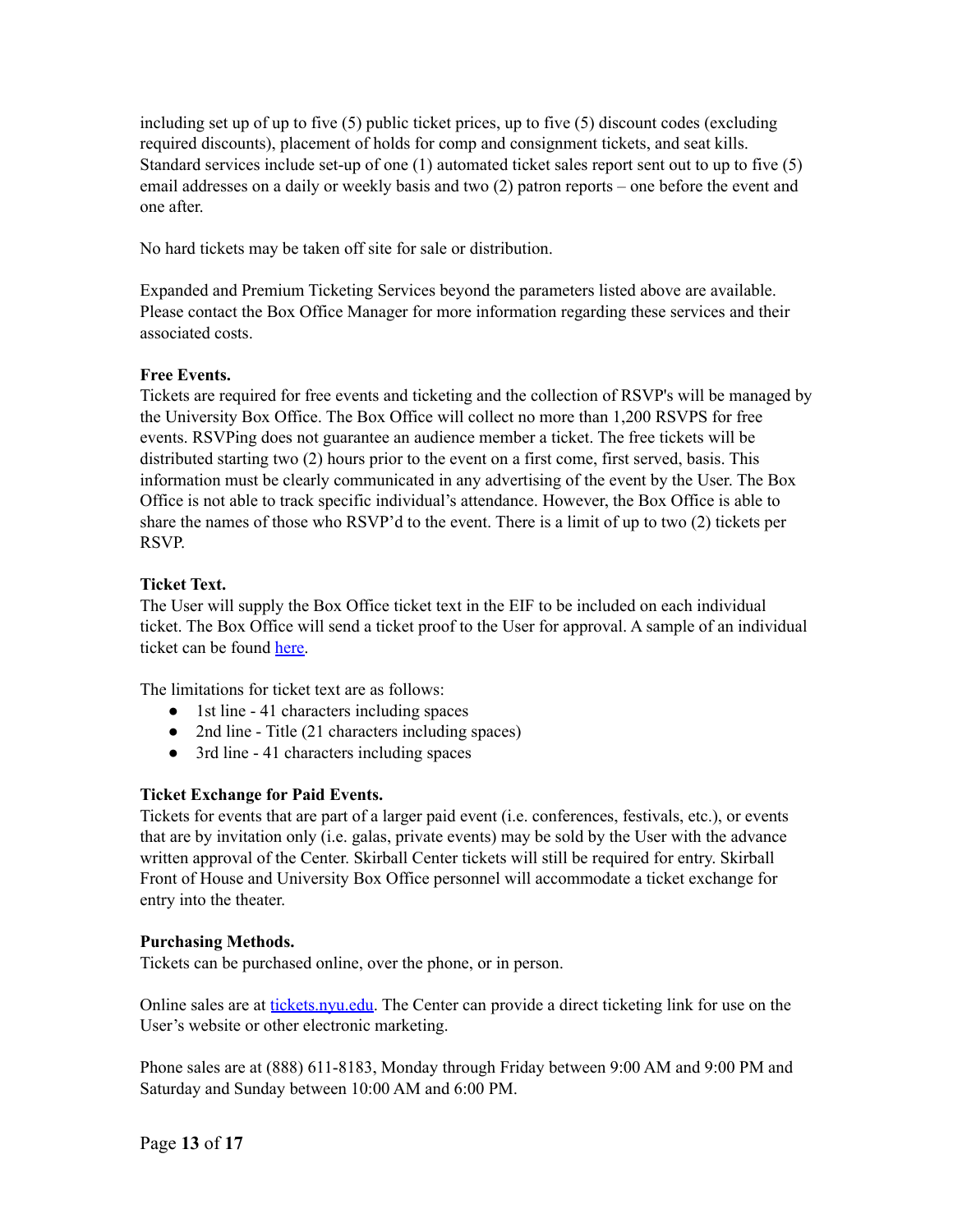In person sales at the NYU Box Office located in the Center's lobby at 566 LaGuardia Place (the "Box Office"). During the academic year (September-May), regular Box Office hours are Tuesday through Saturday between 12:00pm – 6:00pm, and two hours prior to performances. Summer and holiday hours may differ.

#### **Ticketing Fees Charged to Organizers.**

Event organizers pay a per ticket fee (\$0.25 per comp ticket, \$0 .50 per sold ticket, and \$1.00 per consigned ticket) along with a 7.5% service charge on all purchases made via credit card and Campus Cash.

#### **Ticketing Fees Charged to Customers.**

Individual tickets buyers purchasing by phone, in person, and/or online are charged a facility fee. Individual ticket buyers purchasing online or by phone are also charged a convenience service fee. These fees are retained by the Skirball Center and are not calculated as part of the Gross Receipts for an event.

#### **House and Emergency Seats.**

The Center reserves a total of twenty (20) seats per event. The seat locations are of the Center's choice for each performance and will be used at the Center's discretion and at no cost to the Center. Those seat locations are as follows: C 112-115; Q 112-115; K 101-104; I 1, 3 & 2, 4; J 1, 3 & 2, 4. Seats may be released closer to the start of the event if not utilized.

#### **VIP/Complimentary Tickets.**

The User must deliver a final list of VIP and/or complimentary tickets to the Box Office no later than 5pm on the day prior to the event. All patrons must have a valid ticket. No "walk-ins" are allowed. Under no circumstances will tickets released to the User be reprinted by the Box Office in the event they are lost or otherwise unaccounted for.

#### **Discounts.**

Five (5) discount codes are included in the ticketing set up fee. If the User wishes to use discount codes to promote their event, the User must submit the following information no less than three (3) business day prior to the distribution: a) Unique Code name (no more than 8 numbers and/or characters); b) discount amount to the regular price tickets (20% off or \$10 off), and c) any restrictions (per order limit, overall discount usage limit, section restrictions, or purchase restrictions such as Box Office or web only). Discounts will be rounded to the nearest dollar. There is a limit of 2 (two) tickets per NYU community member.

#### **Allocations and Discounts for The University**.

While available to off-campus organizations, the Center's primary responsibility is to the NYU community. Therefore, all Users must make available certain ticket price discounts to various segments of that community. The User will make available up to twenty-five percent (25%) of total tickets to NYU students at a maximum price of \$15. Additionally, the User shall make available up to twenty percent (20%) of total tickets to University faculty, staff, and alumni at a discount of no less than fifteen percent (15%) of the face value of the ticket. The tickets will be available on a first-come, first-served basis. No restriction may be imposed by the User on the seat locations associated with these NYU discounted tickets.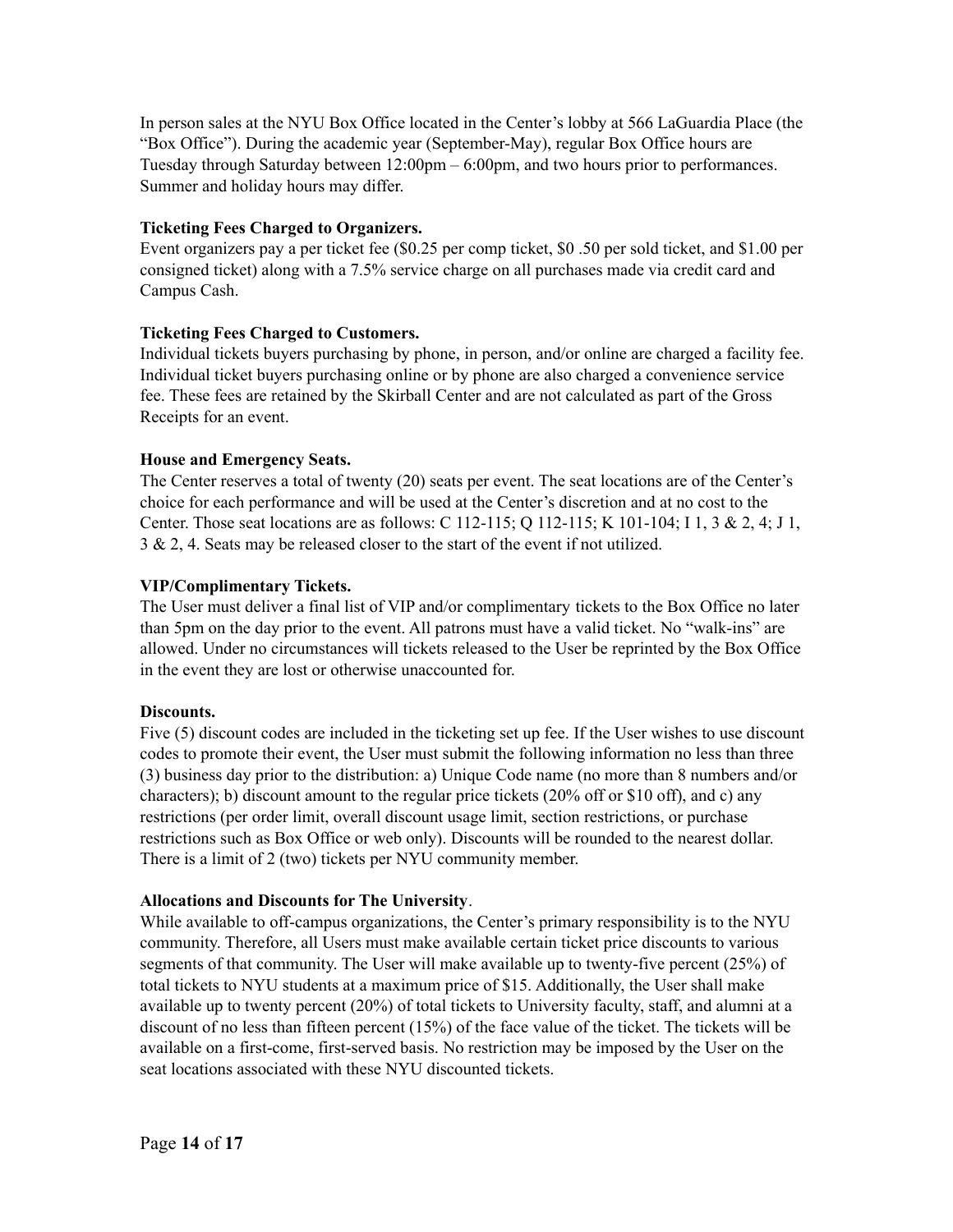Please note that tickets are not kept off sale to the general public to satisfy these percentages, and it is possible that the general public purchases all tickets at full price prior to these University percentages being met. In the unlikely event that the University Community aggressively purchases tickets the quantities will be capped at the above percentages.

## **Allocations and Discounts for NYU Skirball Members.**

NYU Skirball Members will receive up to thirty percent (30%) off tickets. NYU Skirball Members will also be included in any pre-sales offered by the User. Member benefit information can be found [here](https://nyuskirball.org/support/become-a-member/). No restrictions may be imposed by the User on the seat locations associated with these NYU Skirball Member discounted tickets.

## **Pre-sales.**

If the User wishes to offer a pre-sale, it is expected that the User communicates this to the Box Office at least one week prior to the first day of general sales. If a pre-sale is available, the offer is required to include NYU Skirball Members.

## **Capacity.**

At no time shall the number of tickets sold, comped, or otherwise distributed exceed the posted capacity of the venue. The capacity for the venue shall be determined by the seating capacity less any seats removed for sale or distribution for production or other purposes.

"Standing Room" is not available or permitted in the Skirball Center.

## <span id="page-14-0"></span>**11.0 SECURITY**

During operational hours the Kimmel Center has a security guard stationed at the front desk and the loading dock. During summer, weekends, and certain holidays, because there is no Kimmel security scheduled, at least one guard will need to be added for the User's entire access time. There is no dedicated security guard assigned to the Skirball Center unless requested or determined to be required by the Center's Operations Director. Supplemental security will be billed to the User.

## <span id="page-14-1"></span>**12.0 PHOTOGRAPHY, RECORDING, STREAMING, AND BROADCAST**

Unless the Center has delivered its prior written consent, the User or User's agents or representatives may not photograph, film, record, broadcast, stream, or reproduce any rehearsal, performance, or parts thereof in or about the Center without prior express written approval of the Center. Should permission be granted, equipment must be set up prior to the opening of the house and may in no way interfere with, or distract from, the event. Requests to photograph, record, stream, or broadcast the event must be submitted no later than two (2) weeks prior to the performance.

The User shall be responsible for the payment of all fees, costs, or other charges related to such activity, including an additional charge payable to the Center for permission to record, stream, or broadcast. User agrees to provide the Center with a copy of photographs or recordings made in the Center. If the person performing such photography or recording is not an employee of the User, the User shall be required to provide the Center with proof that such third party has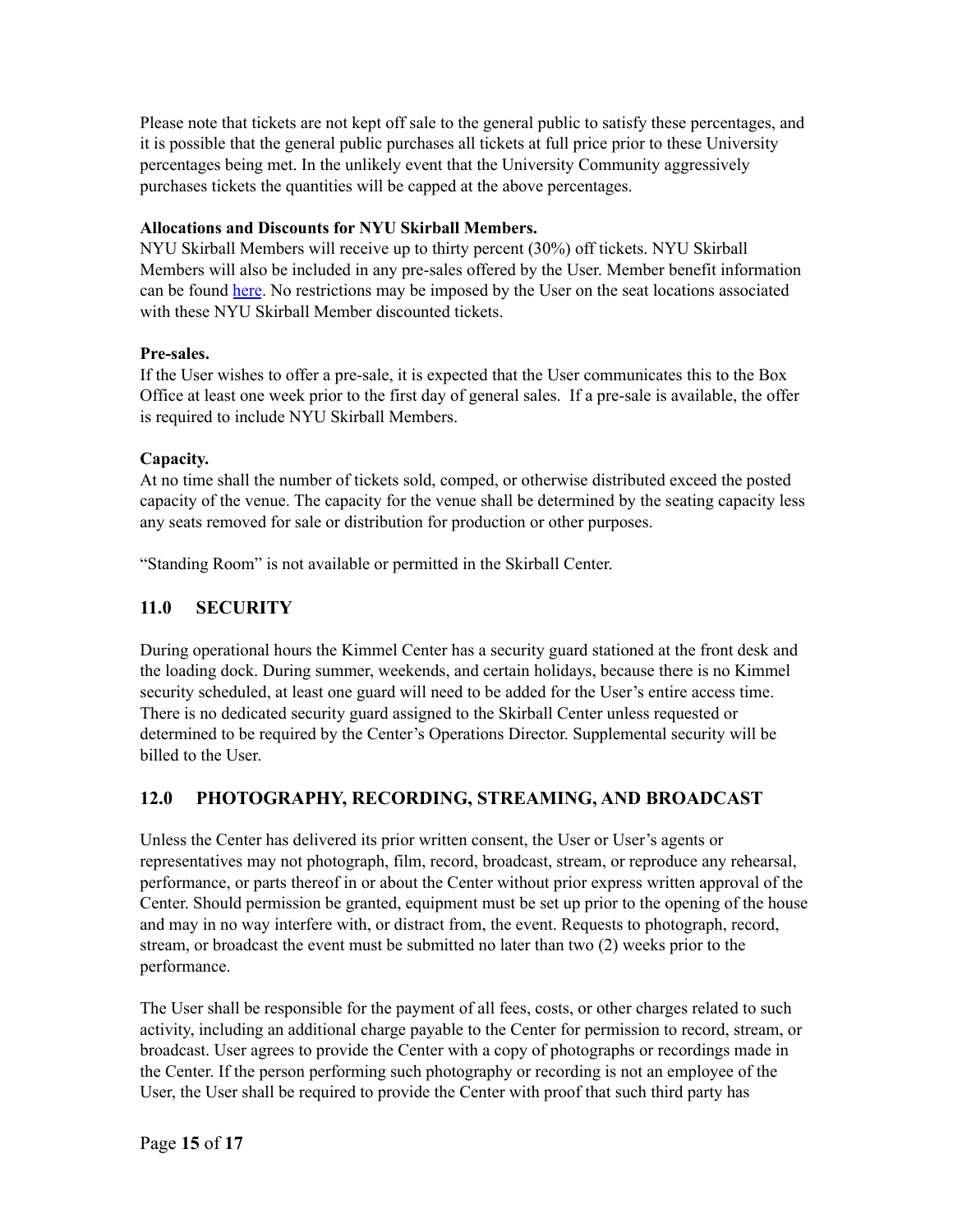insurance in accordance with the requirements set forth in Section 4.0. The terms of any permission granted hereunder shall be set forth in an amendment to the Agreement, which shall include the Center's specific requirement with respect to crediting.

Any User wishing to record their Event for Broadcast on TV, record for resale, record by an outside company for non-news purposes, or record for any other non-archival purposes will be charged a Broadcast fee. Any User wishing to record their Event for live streaming over the internet or for later distribution over the internet will be charged a live streaming fee.

For University Organizations, a broadcasting or livestreaming fee shall be charged for any event that is recorded for the benefit of a non-NYU organization.

## <span id="page-15-0"></span>**13.0 MARKETING AND PUBLICITY**

Marketing and Press Materials shall refer to the Skirball Center as "NYU Skirball" or "NYU Skirball Center for the Performing Arts." The User shall submit to the Center all marketing and publicity materials, including any and all radio, television, newspaper and other advertising, press releases, public service announcements, placards, programs, posters, flyers, program copy, postcards or other written or printed matter or electronic media, or any photograph, motion picture, television tape, recording or other items, materials, or documents which relate to the event for the Center's approval, at least ten (10) days prior to its intended publication, broadcasting, or other use. In no event shall any of the foregoing materials suggest that the University is sponsoring or endorsing the event.

Requirements for the use of the Skirball Center name and logo in press and publicity materials as well as guidelines on collaborative promotional opportunities, programs, advertising, and sponsorships are explained in detail in the Center's Press, Marketing, and [Publications](http://2b2jmf1sjj8t11xy454c3w9g-wpengine.netdna-ssl.com/wp-content/uploads/2018/10/NYU-Skirball_Marketing-and-Press-Policies_OCT_2018-.pdf) Policies. The User must agree to abide by these policies. Additional terms with respect to marketing and advertising and use of the name and logo of the Center and the University will be set forth in Section 8 of the Agreement.

## <span id="page-15-1"></span>**14.0 SPONSORSHIP AND FUNDRAISING ACTIVITIES**

As part of its Application, Users must declare and describe all receptions, benefit activities, or other fundraising activities that will occur in the Center, along with the name of any sponsors, and the name of any individual or organization that will be the beneficiary of such an event.

Sponsorships and fundraising activities are subject to agreement in writing. Not all sponsorships or fundraising activities are appropriately affiliated with the Center. The Center may request additional information about such activities prior to granting approval. The Center reserves the right to withhold its approval of these activities or restrict the visibility of the sponsorship for any reason. Sponsorship and fundraising agreements are reviewed by the legal and tax departments for the purposes of ensuring the Center is in full compliance with all laws and regulations.

The placement, prominence, and wording of credit to corporations and other sponsors of events is subject to limitations to be determined by the Center after consultation with the User, including without limitation the following: a) The Center may limit the onsite distribution of products